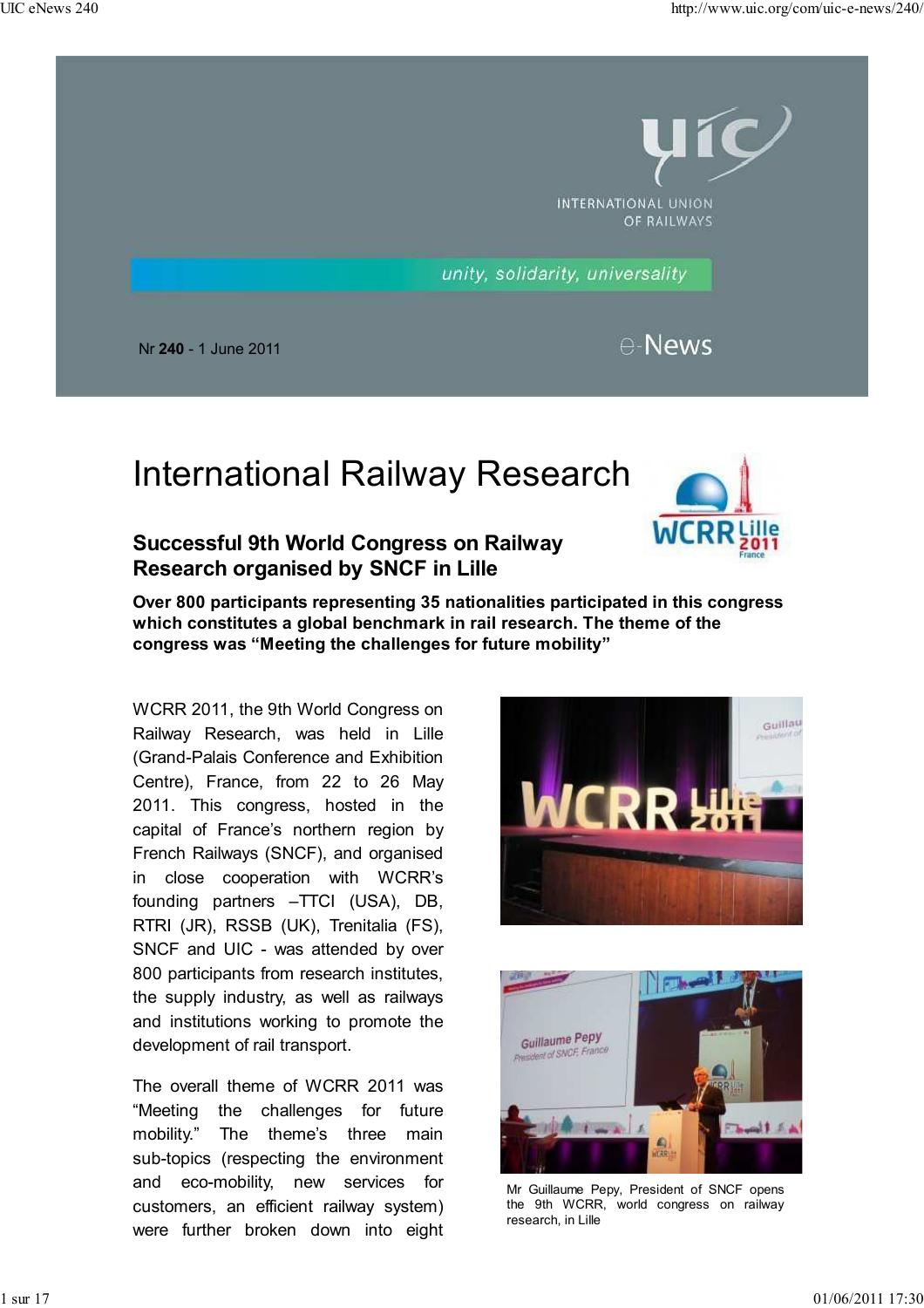major unifying and innovative challenges:

- A more energy-efficient railway
- An environmentally-friendly railway
- **Increasing freight capacity and** services
- A world of services for passengers
- **Bringing the territories closer** together at higher speeds
- **Even more trains even more on** time
- **An even more competitive and** cost efficient railway
- **For an even safer and more** secure railway

The WCRR opening session took place on 23 May with the participation of Mr Guillaume Pepy, SNCF President, Mr Yoshio Ishida, EJRC, UIC Chairman, Mr Zoltan Kazatsay, Deputy Director-General for Mobility and Transport at the European Commission, Mr Daniel Percheron, President of the Nord-Pasde-Calais region, and Dominique Riquet, Mayor of Valenciennes, Vice-Chairman of the Transport and Tourism Committee at the European Parliament.

SNCF President Guillaume Pepy recalled that railways were an extremely complex system composed of complicated interfaces, both with regard to rolling stock and infrastructure and human factors. The priorities for innovation and research were to ensure the availability of the rail system and smooth, seamless and connected operations. Progress has notably been made concerning services for customers, predictive maintenance for infrastructure and rolling stock, energy use and sustainable development, and optimising the global railway system.

The speech delivered by Mr Yoshio Ishida, UIC Chairman, was very well



Mr Yoshio Ishida, UIC Chairman, at the WCRR opening in Lille



At the closing ceremony, 10 prizes were awarded under the chair of Marie-Pierre Meynard, SNCF Director for Innovation and Research, Chairperson of the WCRR 2011 Organiszing Committee



David George, CEO of CRC for Rail Innovation, Australia, invites participants to the WCRR 2013 to be held in Sydney, Australia



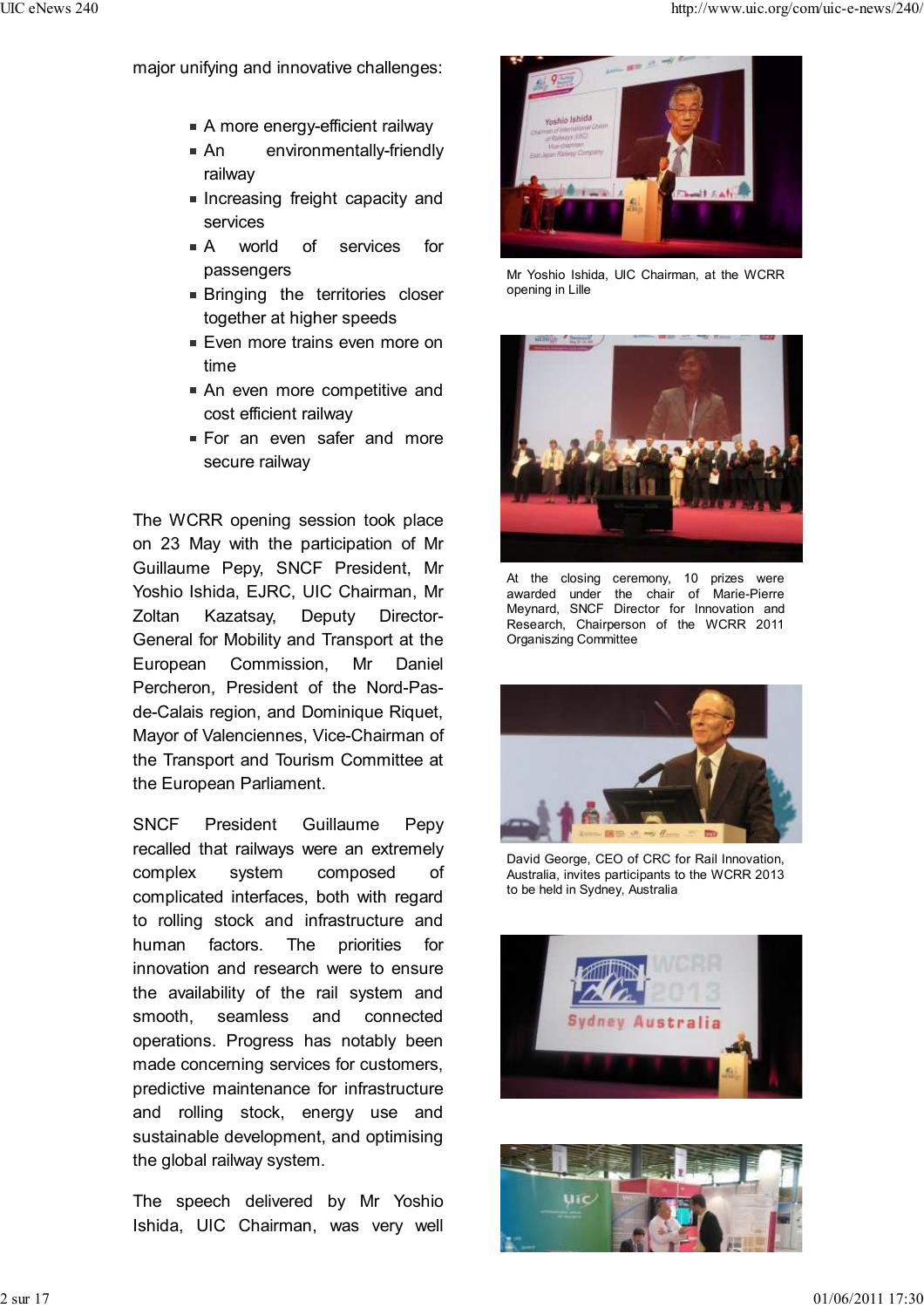received by participants. Mr Ishida highlighted the importance of research in the railway sector to make the train the preferred mode of transport. In his view, the priorities were to optimise the operation and maintenance of the railway system, to make it more user-friendly for the customer, to help bring costs down and become more sustainable. He also underlined the importance of research activities on risk prevention in the sector, making his point with reference to the devastating event that has recently hit Japan.

### **10 prizes awarded during the WCRR closing ceremony**

Facts and figures: WCRR 2011 also featured three round table sessions

during the plenary session at the start of each day, 49 sessions, 220 oral communications and 85 posters.

The official closing ceremony of WCRR 2011 in Lille consisted of a prizegiving ceremony, where 10 prizes were awarded: one for each of the eight challenges, plus a prize for the best young researcher and for the best poster. The prizes for the eight challenges were awarded to:

- Marina Thiuonn-Guermeur, SNCF Innovation and Research (More energy-efficient trains)
- Arnold Miller, Vehicle Projects, USA (Greener trains)
- **Luca Pugi, University of Florence (Increase freight and freight services)**
- Corinne Talotte, SNCF Innovation and Research (A world of services for passengers)
- **Hua Chen, RTRI, Japan (Bringing the territories closer together at higher** speeds)
- Dennis Huismann, Netherlands Railways (Even more trains even more on time),
- Björn Paulsson, UIC, and Anders Ekberg, Chalmers University/UIC for Innotrack (An even more competitive and cost efficient railway)
- Selim Bellaj, SNCF Railway Test Agency (For an even safer and more secure railway),
- Kate Bonsall, RSSB, UK (Best young researcher)
- Taehoon Koh, KRRI, Korea (Best poster)

### **10th WCRR in Sydney, Australia**

It was announced at the end of the congress in Lille that the 10th world congress on railway research, WCRR 2013, would be held from 25 to 27 November in Sydney (Sydney Convention and Exhibition Centre), Australia. The Chairman of the WCRR



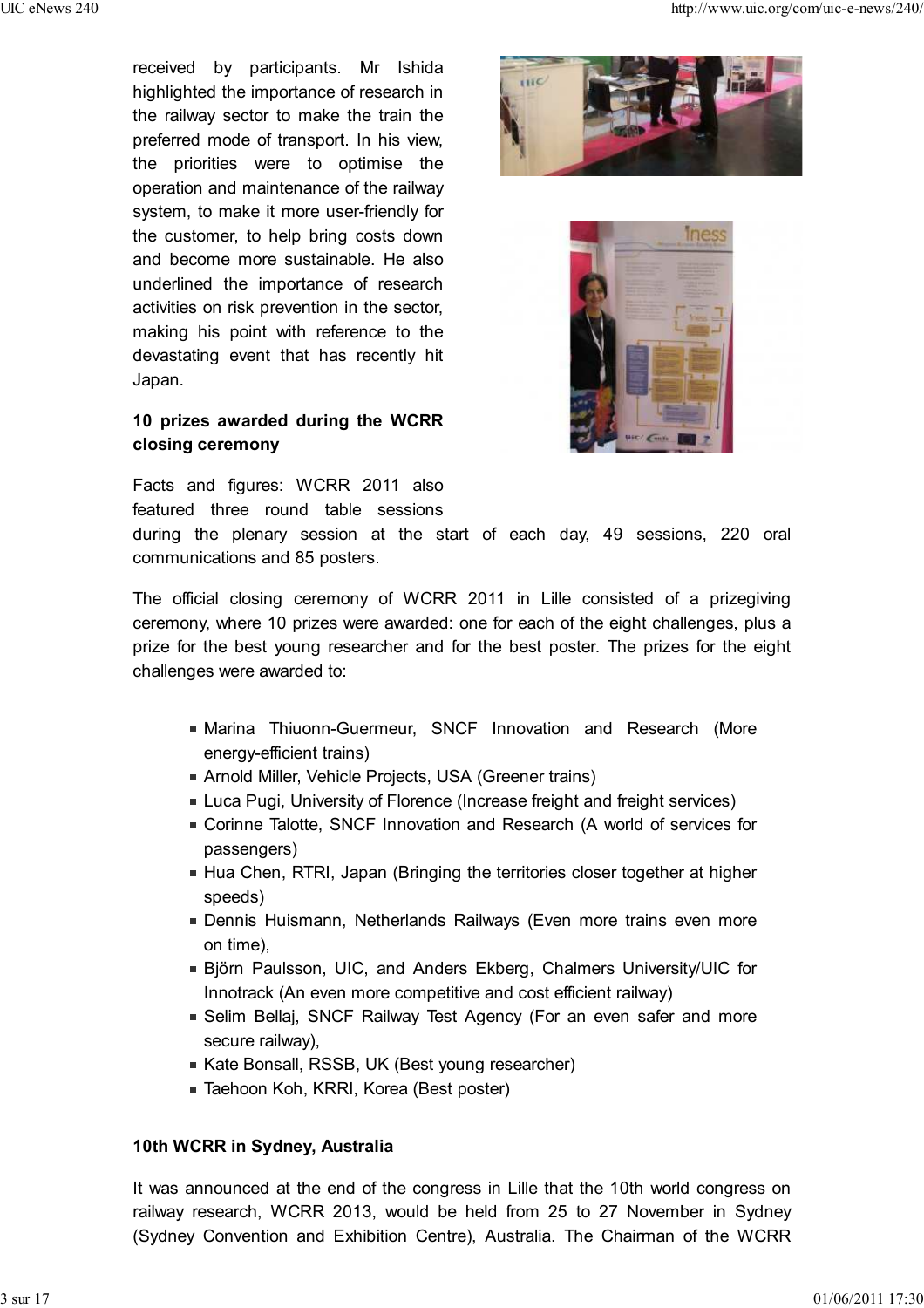2013 Organising Committee is David George, CEO of CRC for Rail Innovation, Australia.

For more information please contact: WCRR 2011 (Lille): Marie.Cauty@sncf.fr WCRR 2013 (Sydney): WCRR2013@informa.com.au (to inform us of your interest until the congress website becomes operational).

## International Railway Research



## **International Railway Research Board meeting (Lille,France, 26 May)**

26 May saw another successful meeting of the UIC IRRB (International Railway Research Board), chaired by Mr. Boris Lapidus of RZD & VNIIZhT. The meeting was attended by UIC Chairman Mr Ishida, UIC Director-General Mr Loubinoux, IRRB Chairman Mr Boris Lapidus from RZD/VNIIZhT, IRRB Vice Chairmen Mr David George, CRC, Australia and Mr Andy Doherty from Network Rail, UK, as well as representatives from Korea - KRRI, Korail and EJR and RTRI, Japan, and AAR and TTCI from the USA and from UIC.

The meeting had effectively already begun, albeit unofficially, during the 9th WCRR (World Congress on Rail Research) organised by SNCF and its supporting teams at the Lille Grand Palais from 22 – 26 May, which most IRRB members attended. During the afternoon of the 25, the WCRR Organising and Executive teams met with IRRB members to discuss possible





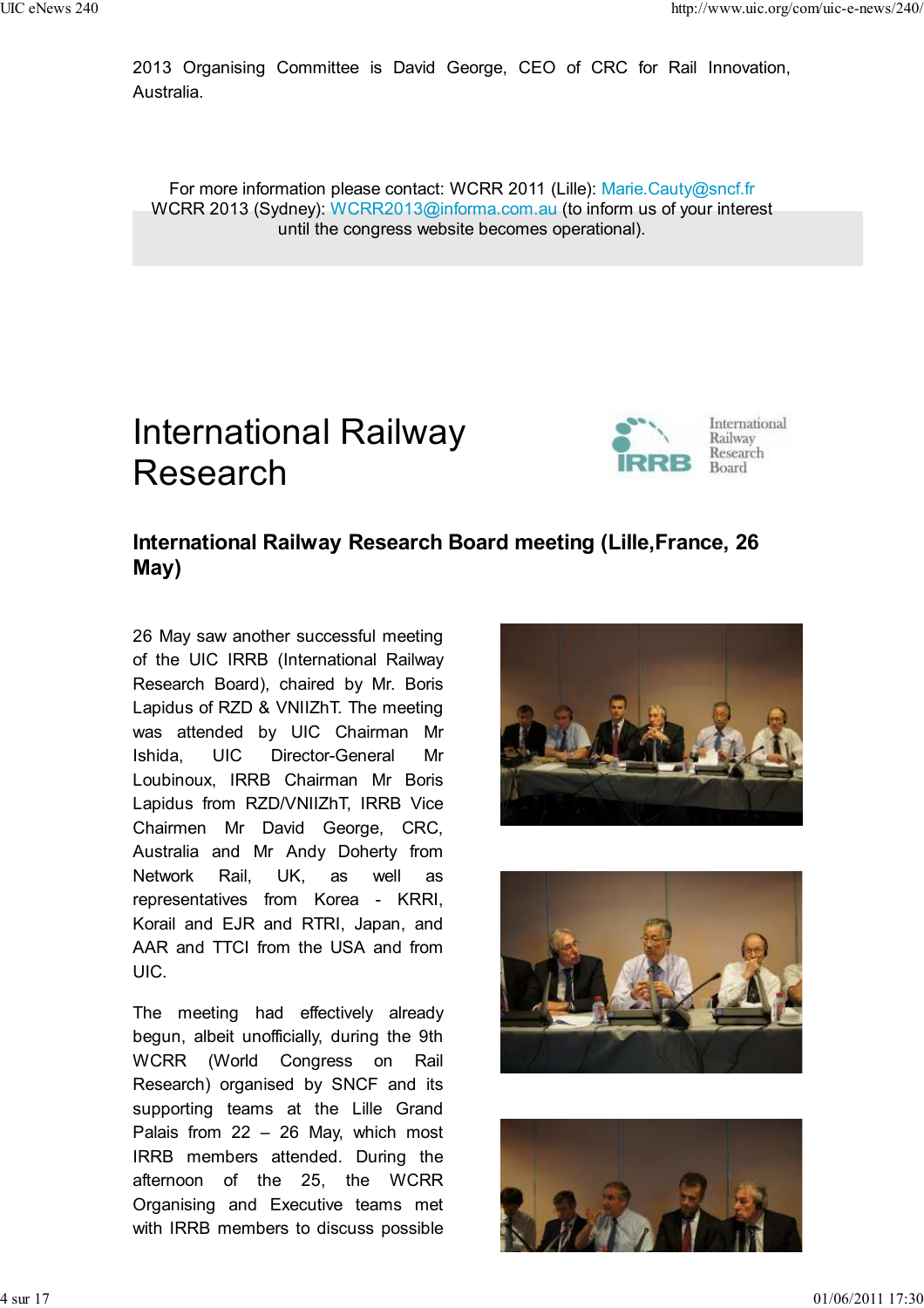synergies and future cooperation between the two bodies.

During the official meeting, members looked back on the work carried out since their previous encounter in November 2010 and discussed how to make visible the research priorities of the UIC regions in order to identify areas where, in terms of regions' common research needs, we could learn from each other and cooperate in future research projects.

IRRB Vice-Chairman David George (CRC, Australia) presented his views on the necessity of research information exchange and his ideas on how to make this operational. One important future tool will be the UIC Research Portal, currently under construction, which will be officially presented and opened to users during the UIC / IRRB International Rail Research Information Days to be held on 5 and 6 July 2011 at UIC HQ in Paris. A draft programme for these Information Days was discussed and agreed upon. All UIC members will be invited to this event.

Another important issue on the agenda was "Standardisation", on which the chairman expressed a desire for an in-depth debate. The meeting was advised that a Standardisation Working Group (SWG) is being established under the umbrella of IRRB, populated with









representatives from the UIC regions. Its role is to undertake a review of the existing family of UIC leaflets and to establish which leaflets are up to date and could be converted into a "new generation" of UIC standards to be known as Global Rail Standards (GRS). The review would also examine those leaflets which may be out of date and could be withdrawn, those which are still important but would benefit from a more detailed review and update, and in which areas new standards are required.

The GRS would be based on the work of the Standardisation Working Group, and are set to be developed in conjunction with the technical working bodies of UIC (especially the Rail System Forum) and the supply industry in the same way as has already been done for TecRecs. There will be a close relationship with standardisation bodies such as CEN-CENELEC, IEC and ISO, with whom specific agreements are either already in place or are being reviewed and/or developed. The detailed procedures for this work are being developed and will be one of the first tasks of the new SWG, which will hold its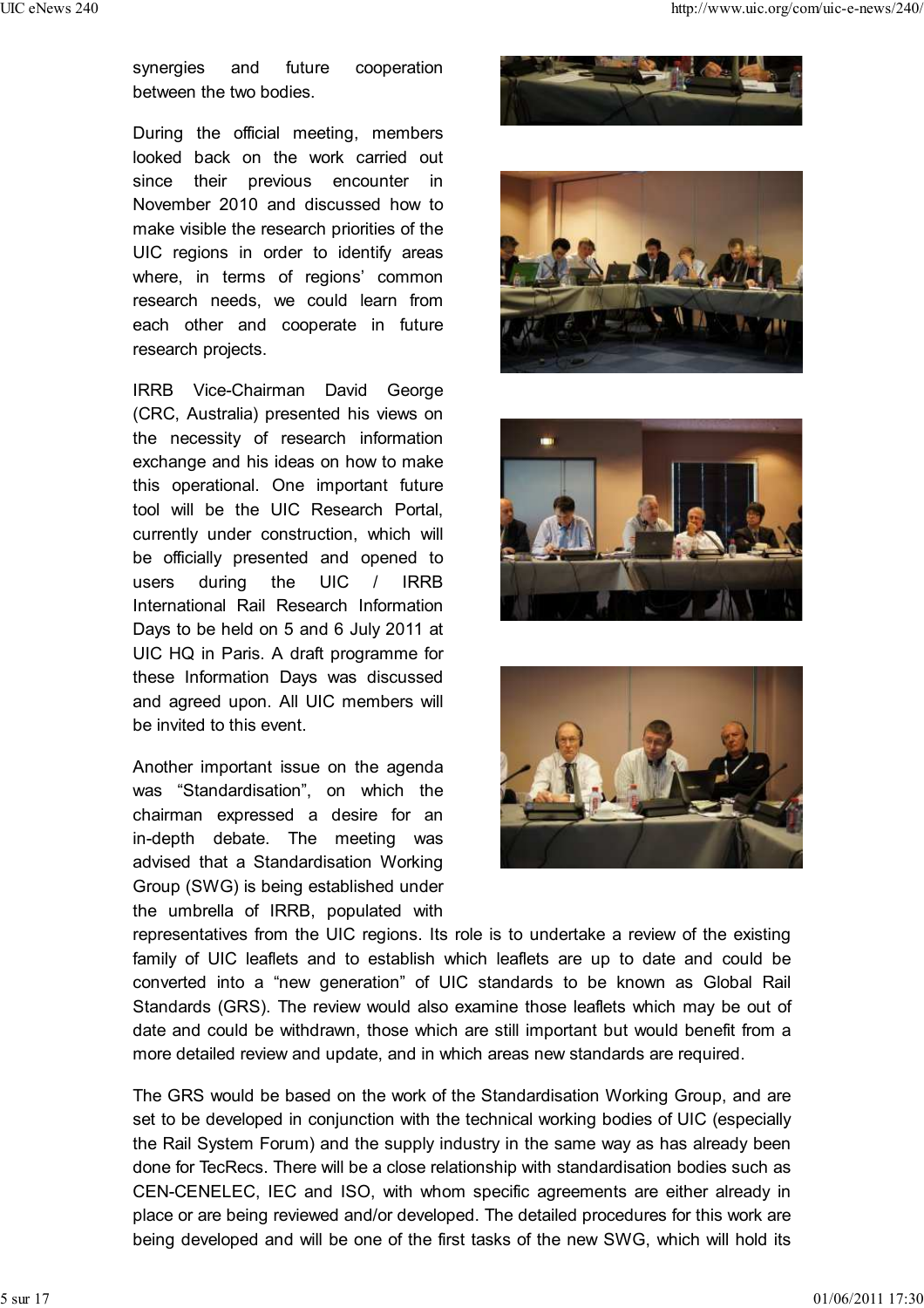first meeting in Paris on 6 July.

The meeting reaffirmed the close link between research and the use of standards as a vehicle for disseminating research results. However, it was also pointed out that more focussed coordination of this standardisation work may be needed, which IRRB (as essentially a research body) may not in the longer term be able to sustain, especially as there will need to be close collaboration with UNIFE in particular.

Following a previous proposal to invite high quality rail research providers (academia and non-UIC member rail research institutes) into the IRRB network, a set of selection criteria was discussed and decided upon. New members to the IRRB are very much welcome and an easy-to-use application form will be available via the UIC Research Portal, which will soon be operational. Finally, plans were discussed for the UIC Global Railway Awards, the aim of which is to stimulate innovation in the rail system, leading to lower costs and higher efficiency, quality and service. The intention is for the first set of these annual Awards to be presented during the December 2012 General Assembly as part of UIC's 90th anniversary celebrations.

For more information please contact Dennis Schut: schut@uic.org

## International Transport Forum

### **Successful 2011 edition of the International Transport Forum in Leipzig (25-27 May 2011)**

As a global platform for transport policy issues, acting as a think tank for member countries and organising an annual summit, at which ministers debate strategic issues, the 2011 edition of the International Transport Forum (ITF) attracted more than 800 decision-makers from 52 member countries, including newly this year China and Brazil which show a growing interest in taking part to the ITF work and exchanges. This year participants debated the theme "Transport for Society".

From 25 to 27 May, Transport Ministers





International Transport Forum Stand ©OECD/ITF, Marco Urban, Marc-Steffen Unger, Simone Neumann

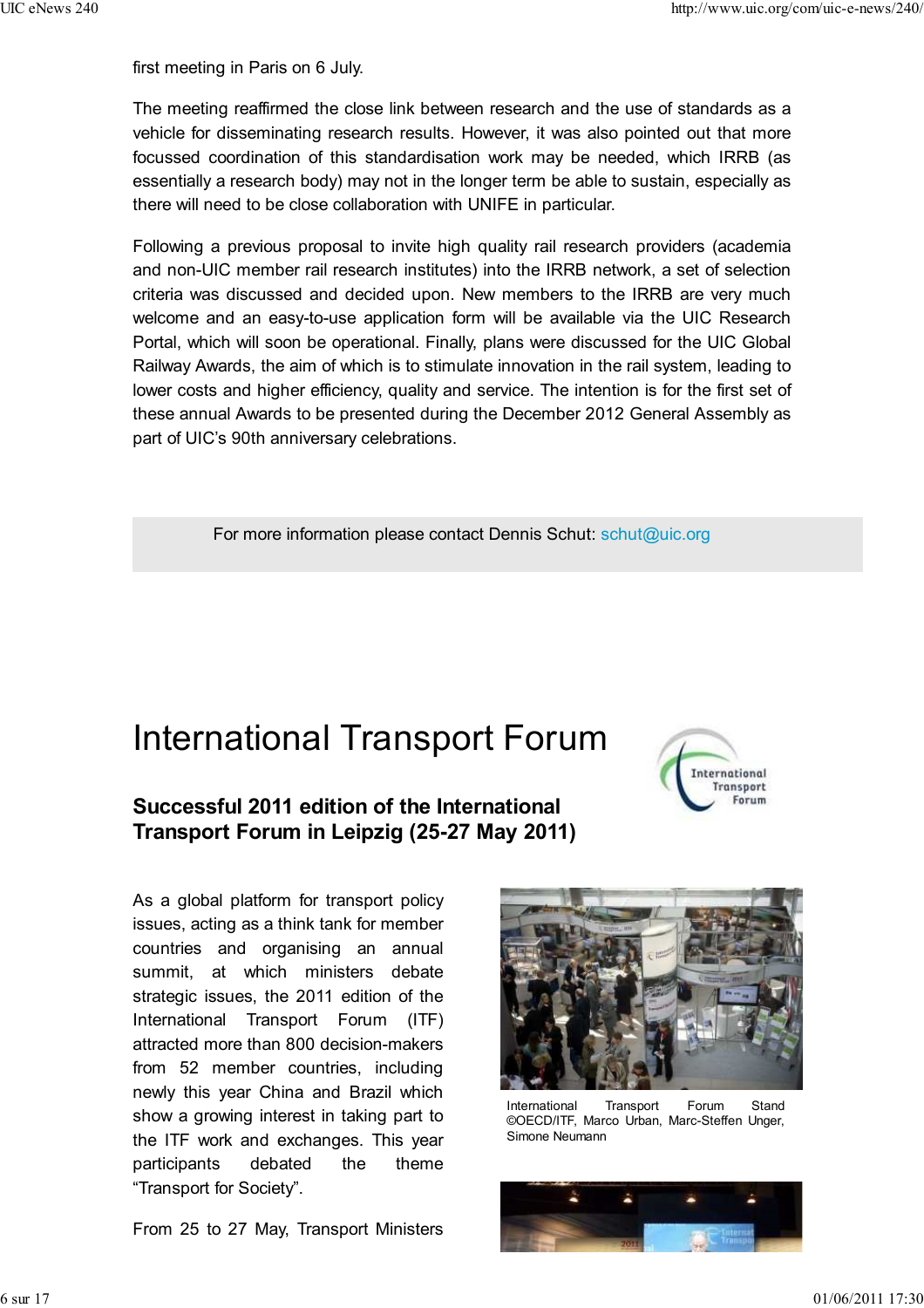and business leaders, mayors of major cities, top researchers and representatives of non-governmental organisations examined during three days in Leipzig, Germany, various strategic issues putting "users and people first", by considering transport from the point of view of the individual, the communities and the users. All the speakers and delegates to this Forum agreed on the importance to the role played by research, new ideas and innovation to tackle these challenges. Organised under the Spanish Presidency, the Forum gave the floor to the Spanish Minister for Transport José Blanco Lopez, who called for a urgent need for international cooperation and the useful solution that represent among others public-private partnerships to finance projects.

During the opening ceremony, Jack Short, Secretary General of ITF until June 2011, highlighted the dilemma between the short mandates of the Ministers and the necessity for a long-term action for transport and infrastructure. He reminded also the need to work in a more proactive way and cooperation with land planners in order to make in advance policy of the future.

Mr Peter Ramsauer, German Federal Minister of Transport, who mentioned that human beings have two identities facing the issue of transport, one of them marked by the needs, requirements relating to its status as a consumer creating the need for transport and the other one making him suffering from mobility (pollution, CO2 emissions, etc. ..), added that transport policy relies on a shared responsibility between politics and economy.

Very interesting keynotes and fruitful debates were also made by Jeffrey Sachs, the world-renowned economist





From left to right : Jack Short, ITF Secretary General and the Spanish Minister for Transport José Blanco Lopez





From left to right: Dr. Peter Ramsauer, Transport Minister of the Federal Republic of Germany, Carole Coune, appointed new Secretary General of ITF, Jack Short, current ITF Secretary **General** 

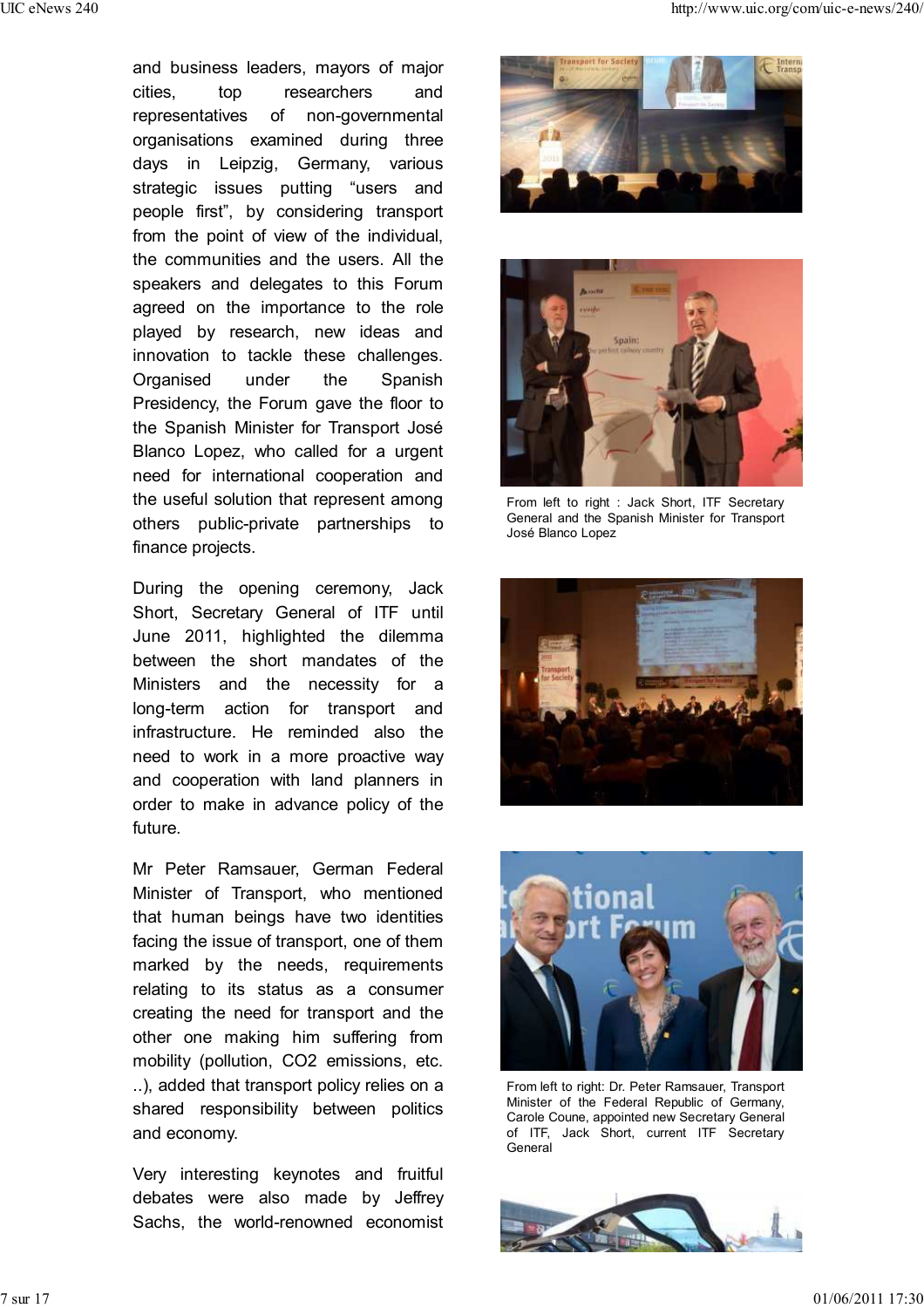and special advisor to UN Secretary General Ban Ki-Moon, Jeremy Rifkin, President of the Foundation on Economic Trends, USA, Enrique Peñalosa, Director of the Institute for Transportation and Development Policy in Bogota, Colombia and Jaime Lerner, architect and urban planner and founder of the Instituto Jaime Lerner in Brazil.

Taking into account the challenges of



Every year, ITF in Leipzig is a showcase for latest innovations in mobility and transport

accessibility, mobility rights or sustainable urban travel, the role played by inland transport and the theme of security in transportation was one of the subjects discussed during the Forum. Zoltan Kazatsay, Deputy Director General for Mobility and Transport at the European Commission stressed the importance of the challenge of safety in transport. This challenge everyday regards security beyond terrorism. He evoked the interest of a common position in the transport sector in this regard, stressed the importance of research and dissemination of information. On behalf of the activity UIC Security Jacques Colliard recalled the letter sent April 7, 2011 to the Commission on behalf of UIC, CER, EIM, ERFA, UITP. He referred to the research project Protectrail and announced the next UIC Security Congress to be held in Rome on 22 and 23 September. Mr Kazatsay announced the publication by the European Commission of a communication on inland transport security, all modes of transport, by the end of 2011.

Jean-Pierre Loubinoux, UIC Director General, addressed in an interview to the ITF television team which contribution UIC and its member railways can offer in regard to the forum theme "Transport for Society". Actually, the rail transport sector has been committed during all recent years in improving its environmental performances, in particular in the field of energy efficiency, reduction of CO2 emissions, noise reduction, waste management, etc. Railways represented within UIC are also determined to offer their own advantages for an optimal combination with the benefits of other transport modes in the framework of an efficient, multimodal mobility system serving both the Economy and the Society. He reminded that UIC handed over on 11 May the Declaration for Sustainable Mobility and Transport signed by 45 Presidents or CEOs of member railways to the Deputy Secretary General of the United Nations in New-York. Jean-Pierre Loubinoux also congratulated ITF and its organisers for having made this yearly event to one of the major meeting points at global level to debate with all stakeholders on the issue of "Transport and Society". UIC will be very keen to participate to the next edition of the ITF Forum in Leipzig on the theme of seamless transport.

He addressed a warm thanks and congratulations to Jack Short, who hold the position of the ITF Secretary General until this month. *Jack Short joined the European Conference of Ministers of Transport (ECMT) in 1984 and was Deputy Secretary General from 1993 to 2001, when he became Secretary General. Previously he worked for the Ministries of Transport and Finance in Ireland, as well as in transport research. In 2006/7 he played a key role in the transformation of ECMT into the International Transport Forum and shaped its profile as a global, intermodal, open transport policy platform.*

He also congratulated the Belgian Carole Coune to succeed Jack Short as Secretary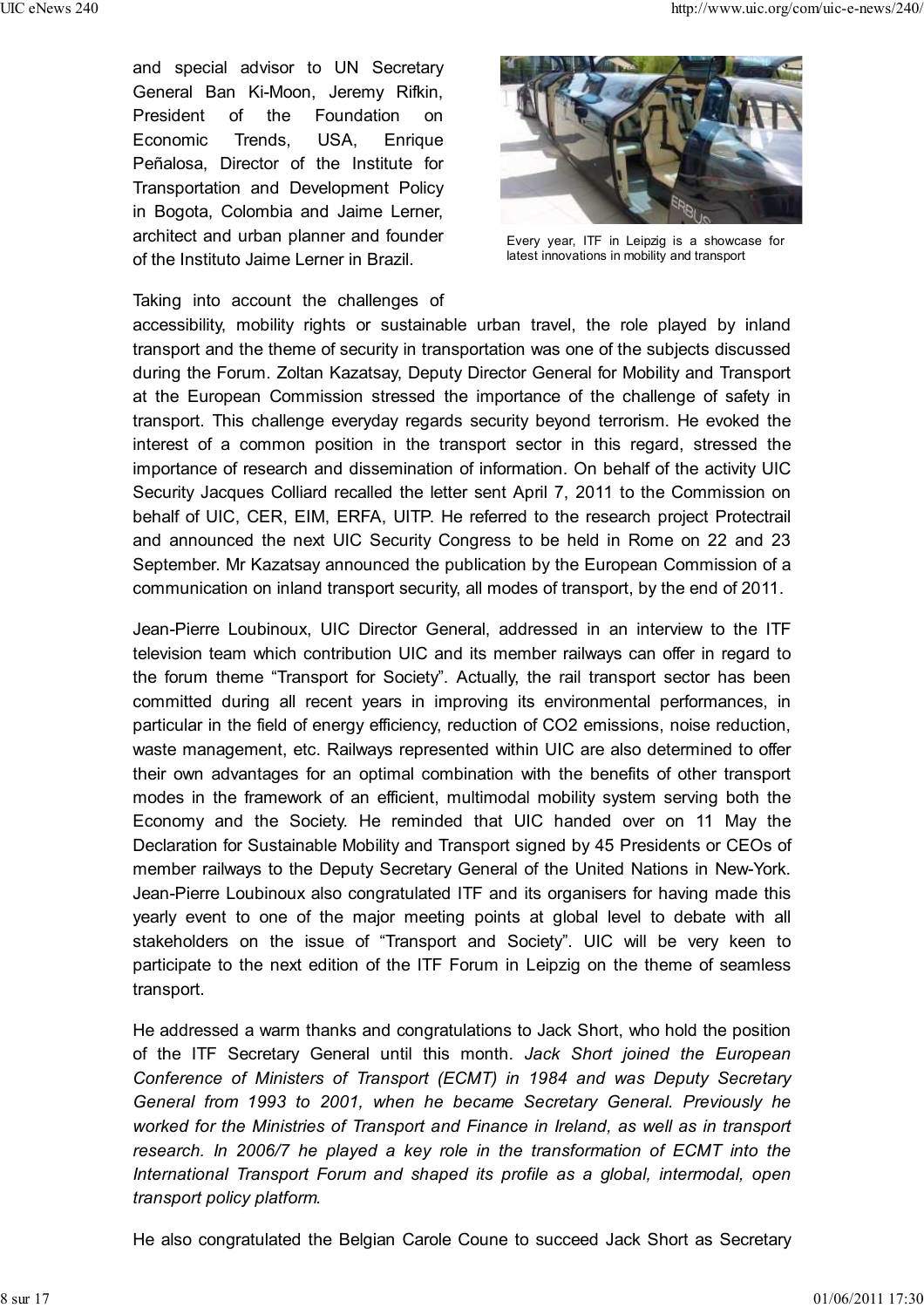#### General of International Transport Forum at OECD

*Carole Coune, 42, from Belgium will be the new Secretary General of the International Transport Forum. Transport Ministers from 52 member countries elected Mrs. Coune to succeed Irishman Jack Short at their annual summit in Leipzig, Germany, on 26 May. Mrs Coune is presently the top civil servant of Belgium's Ministry of Transport. She holds a law degree from the Université de Liège and had a distinguished career in the rail sector. "Carole Coune is an able leader with broad experience and a profound understanding of the complex issues that transport faces", said outgoing Secretary General Jack Short.*

The interview of UIC Director-General Jean-Pierre Loubinoux in Leipzig is available at: http://webtv.internationaltransport...

## Sustainable Development



### **1st South East Environment Workshop, Belgrade 29 – 30 September**

#### **Please block your calendars!**

UIC and Serbian Railways are jointly organising the 1st South East Environment Workshop in Belgrade on 29 and 30 September. The workshop will present practical solutions for the key environmental issues in the region, enable the exchange of best practice, and create a network among experts.

Among the important environmental issues to be discussed by participants will be waste management, energy efficient operation and remediation of polluted soils. The workshop will be an excellent opportunity for participants to share information, exchange and network with colleagues. The official invitation and online registration will soon be available.

For more information please contact Martine Cellier: cellier@uic.org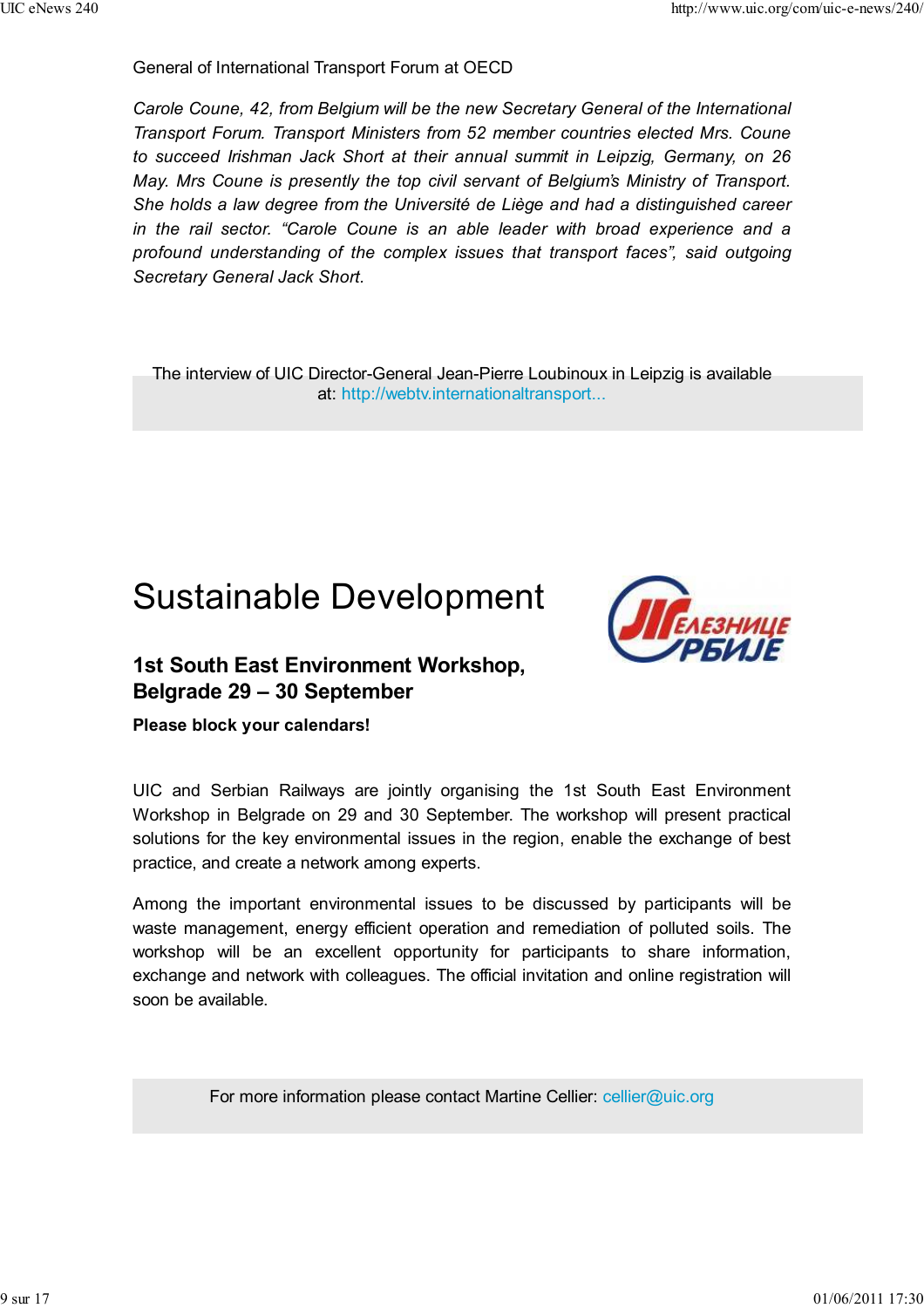# Railway Safety

### **UIC Safety Platform Steering Group meeting**

The UIC Safety Platform Steering Group meeting took place on 17 May in Paris under the leadership of chairman Jean-Michel Richard (SNCF) and vice-chairman Julian Lindfield (Network Rail).

Following the informal part of the meeting concerning information exchange on significant developments in the field of railway safety, accidents and incidents, the director of UIC HQ's Fundamental Values department Jerzy Wisniewski reported on the preparation of the 78th UIC General Assembly, which will take place on 8 June in Warsaw, the latest developments within the FP7 EU-funded projects and the current situation of the "International Rail Research Board" (IRRB). In association with the GA the "International Level Crossing Awareness Day" (ILCAD) is to be held on 9 June 2011 with the participation of about 40 partners all over the world. Isabelle Fonverne, coordinator in the UIC Safety Unit of this event, reported on this worldwide activity under the common message "Act safely at level crossings". An international press conference on ILCAD will be held on the evening of the 7 June in Warsaw with UIC member CEOs and journalists on the occasion of the UIC statutory meetings.

The chairman of the common UIC "System Safety Management Group" (SSMG)/CER Safety Support Group Jean-Francois Meunier (SNCF) reported on the latest activities of this working group, especially the development in the field of Risk Acceptance Criteria (RAC), the way to a "Single Safety Certificate" and ongoing information exchange concerning safety-related aspects with representatives of the International Liaison Group of Governmental Railway Inspectorates (ILGGRI). Jane Dobson (Interfleet, consultant/UK) presented the intermediate results of a study on the historical evolution of railway safety over the last 25 years, undertaken by this company at ERA's request. The presentation was followed by a broad discussion among the participants. The final results of this study will be presented to the ERA Safety Performance Group in November 2011.

Christian Neveu (SNCF), chairman of the Safety Platform's Human Factors WG, reported on the results of this WG; the proposal to start work on "Safety Culture" in 2012 was adopted.

The activities of the Occupational Health and Safety Group (OHSG) were presented by its chairman Colin Clifton (Southeaster Railway/UK). The finalised version of the recommendation about the "Use of mobile telephones and electronic devices" are approved and will be published. The state-of-the-art concerning the recommendation "Managing psychologically traumatic incidents and preventing post-traumatic stress" was presented. The documentation will be finalised by the Safety Platform Plenary meeting in October 2011. Both subjects were also on the agenda of the UIC Human Factors Seminar on 18/19 May.

Olaf Mette (ERA, Interoperability Unit) reported on the developments of the implementation of the European "Driver Licence Directive" and further activities in this area.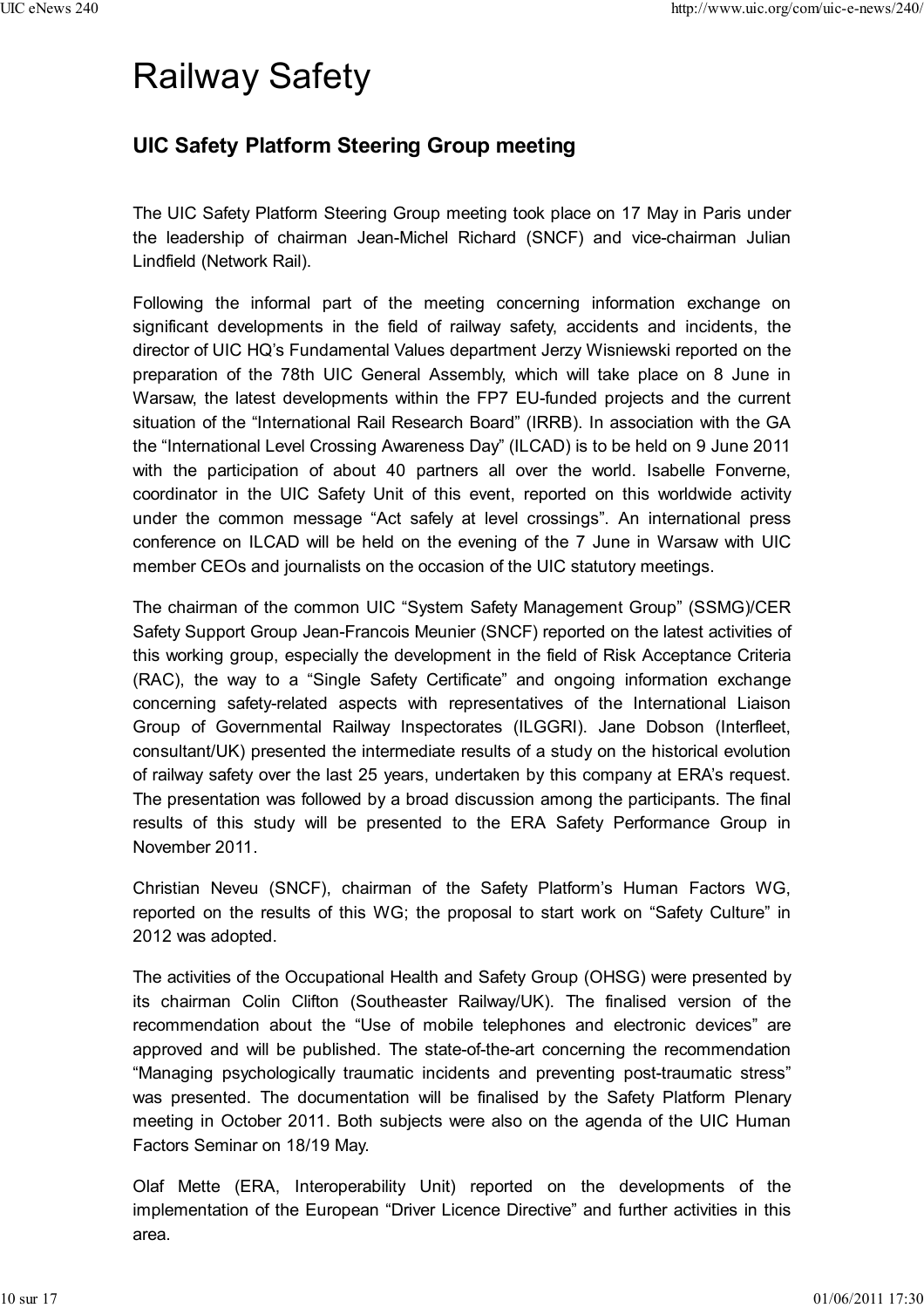Finally, Peter Gerhardt presented the first draft of the Safety Platform Work Programme 2012.

# Railway Safety



### **Results of the international children's drawing contest on safety at level crossings**

As part of the 2011 ILCAD campaign, an international children's drawing contest on safety at level crossings was recently organised on the occasion of the International Level Crossing Awareness Day 2011 (ILCAD) which will take place on 9 June.

The competition was open to all children (including those of UIC HQ colleagues and the staff of UIC members) in the following age groups: 4-7, 8-11, 12-15 and 16-18.

Despite very short deadlines we have received 380 drawings by post and email from different countries (Algeria, Croatia, France; Greece, India, Italy, Poland, Portugal and Russia): 200 by children between 8 and 11 years, 160 by children between 4 and 7 years and a smaller number by the 12 to 18 year age group. We wish to thank all the participants, teachers, parents and railway colleagues for their excellent response and their contribution to the success of this contest. We also wish to thank the jury composed of railway staff and non railway persons who did their best to choose from these fascinating and high quality drawings. This was not an easy task. This contest gave us the opportunity to return to our childhood.

All the drawings can be consulted on PICASA. Please click on the links indicated in the four age categories below:

https://picasaweb.google.com/110563089818744177525 /CATEGORY4To7YEARS?authkey=Gv1sRgCOWN9-zS3NSGdw&feat=directlink https://picasaweb.google.com/110563089818744177525 /CATEGORY8To11Years?authkey=Gv1sRgCP2\_1Kj58PGbQw&feat=directlink

https://picasaweb.google.com/110563089818744177525 /CATEGORY12To15YEARS?authkey=Gv1sRgCLvD9cuumI\_d2wE&feat=directlink

https://picasaweb.google.com/110563089818744177525 /CATEGORY16To18YEARS?authkey=Gv1sRgCJObme\_t4ezNdw&feat=directlink

To see the winning drawings please click on http://bit.ly/ILCAD-DRAWINGS-CONTEST

### **Category: 4 to 7 years (1st to 10th prize):**

- 1. SARA NOVOSEL 7 YEARS CROATIA
- 2. MAJA CHWALINSKA 4 YEARS POLAND
- 3. MANAL RAHMOUNI 7 YEARS ALGERIA
- 4. TIAGO 6 YEARS PORTUGAL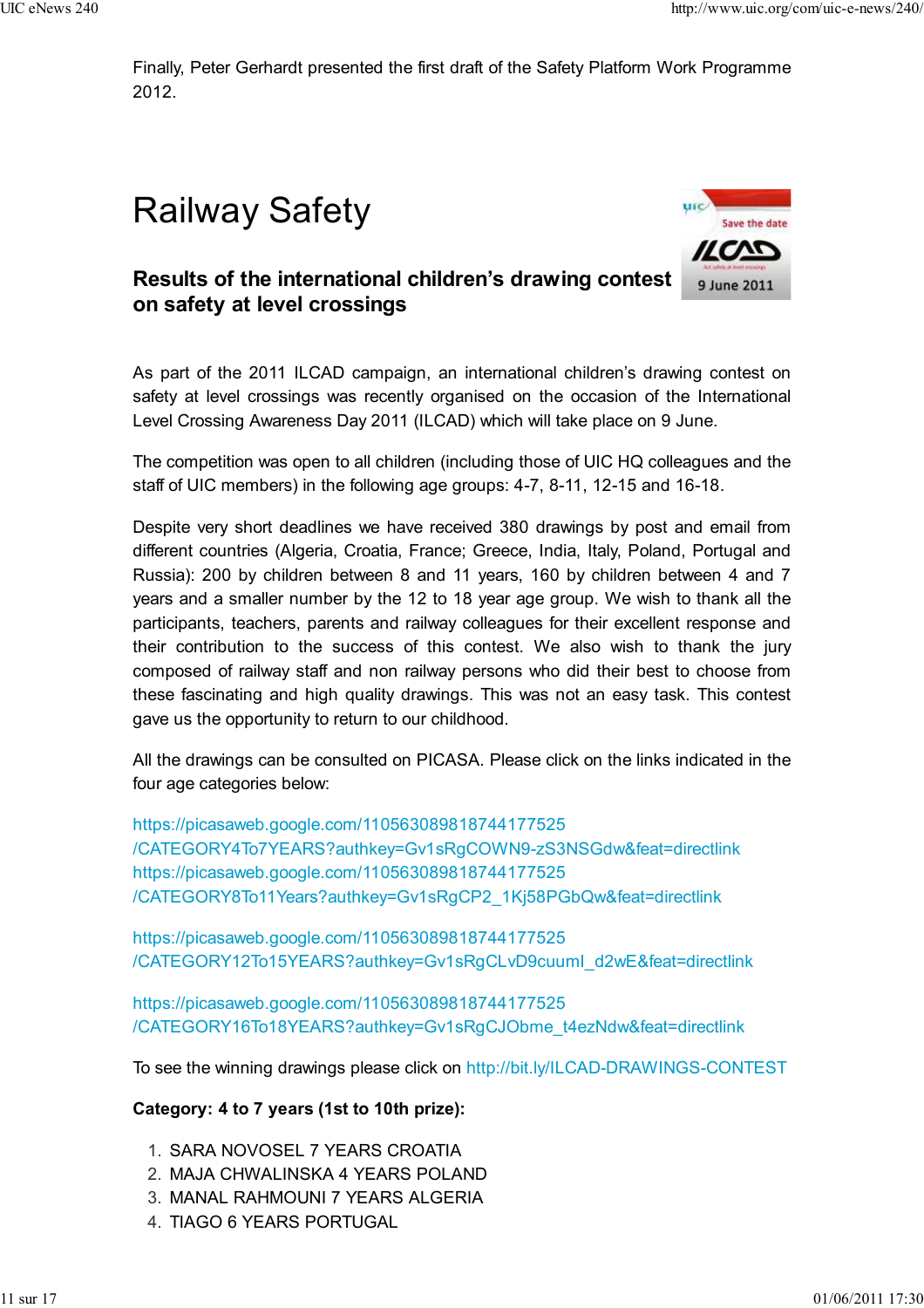- 5. ALUNNA ALENA FORGELLI 5 YEARS ITALY
- 6. PAULINA STRONSKA 6 YEARS POLAND
- 7. DARIO DELLINO 6-7 YEARS CARRANTE ITALY
- 8. KASANDRA TSAPARA 4 YEARS GREECE
- 9. MELANIE TACCARELLI 6-7 YEARS CARRANTE ITALY
- 10. GIOVANNO MALDARI SCUDO 6-7 YEARS CARRANTE ITALY

#### **Category: 8 to 11 years (1st to 10th prize):**

- 1. SHIBAIVOTI CHOUDHURY 8 YEARS INDIA
- 2. SABRINE GHALOUS 11 YEARS ALGERIA
- 3. RAJASHREE CHOUDHURY 9 YEARS INDIA
- 4. PAULINA SWOROWSKA 11 YEARS POLAND
- 5. DANIEL NOVAIS 8 YEARS COIMBRA PORTUGAL
- 6. PATRICIA CRISTAL- 8 YEARS PORTUGAL
- 7. BILINSKA GABRIELA 10 YEARS POLAND
- 8. JOAO NUNO 8 YEARS COIMBRA PORTUGAL
- 9. EDUARDO MORGADO 8 YEARS COIMBRA PORTUGAL
- 10. DANIEL LUIGI CASTANIA 9 YEARS CATANIA ITALY

There are only three prizes for the following categories because we received a very small number of drawings.

#### **Category: 12 to 15 years (1st to 3rd prize):**

- 1. ISHAK ANIS GHALOUS 12 YEARS ALGERIA
- 2. KAWTHAR RAHMOUNI 12 YEARS ALGERIA
- 3. OLIWIA PRZYBYLSKA 13 YEARS POLAND

#### **Category: 16 to 18 years (1st to 3rd prize):**

- 1. PATRYCJA JABLONSKA 16 YEARS POLAND
- 2. MEBARKI YASMINE 17 YEARS ALGERIA
- 3. JORGE LOPES 17 YEARS PORTUGAL

The winning drawings have been uploaded to the ILCAD website. Please click on http://www.ilcad.org/spip.php?article97 and the dedicated ILCAD facebook page facebook.com/ilcadin advance of the international campaign on 9 June. The majority of the drawings from Poland, Portugal and Italy will be exhibited by our ILCAD partners in their respective countries on the day of the ILCAD event or later.

For organisational reasons all the winners will receive their prize as soon as possible after the International Level Crossing Awareness Day campaign takes place on 9 June 2011 worldwide.

Watch TV, listen to the radio, open your eyes: there will be TV shows, radio spots, the EU/ILCAD video "Just in time" will be displayed on the partners' websites and in public areas (stations in Slovakia, in Argentina….), safety flyers will be distributed at level crossings and in schools, special events will be organised for children and adults in more than 40 countries. An international press conference will be organised on 7 June in the evening as well as side events on 8 June in the afternoon followed by the ILCAD day on 9 June in Warsaw, Poland.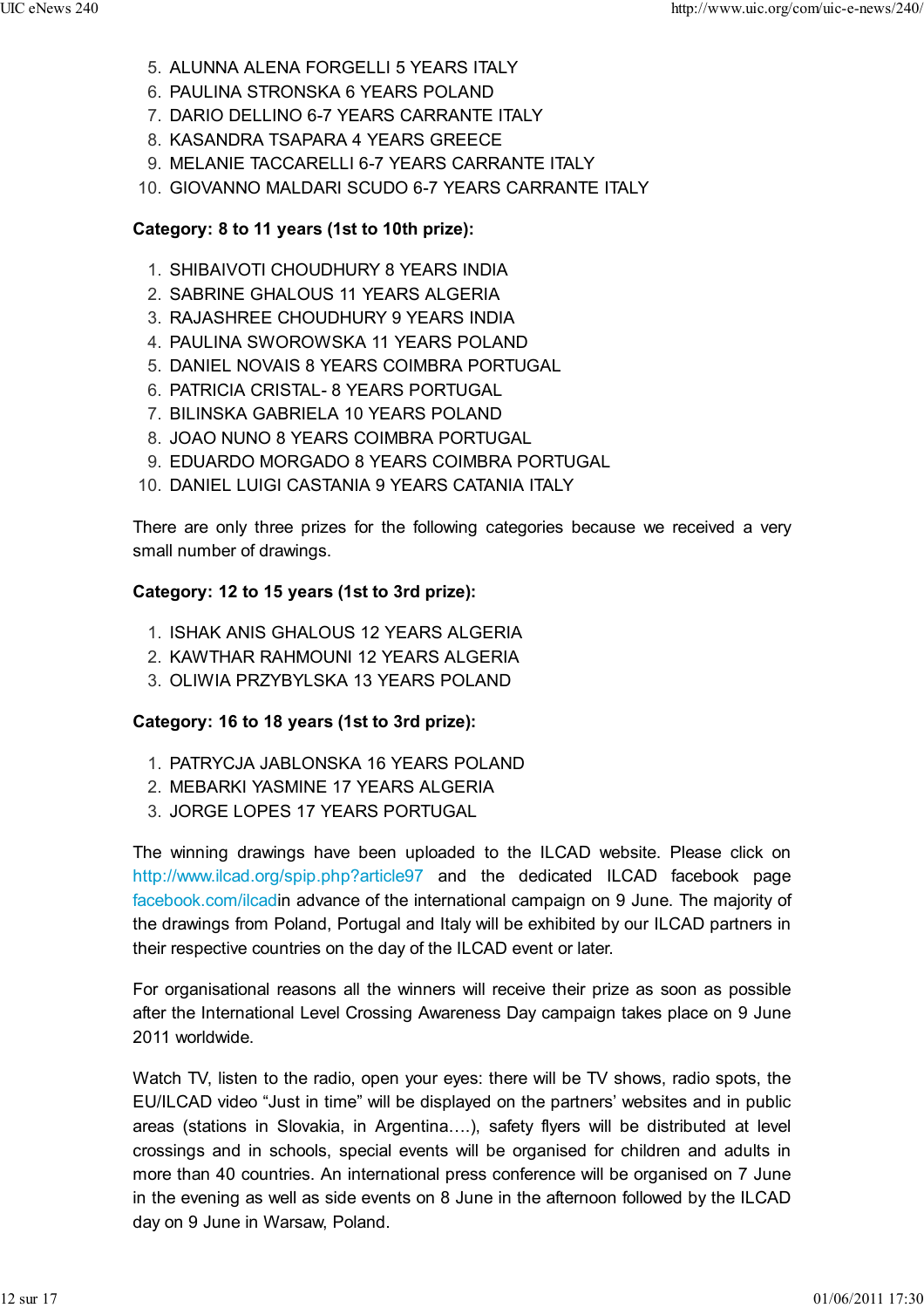One of the topics on which our partners in the ILCAD campaign work to reduce the number of accidents at level crossings is Education. It starts with children and the drawing contest has shown that children are reasonably aware of what kind behaviour is safe and what is not safe.

#### **All together YES WE CAN!**

NB I thank all the persons on the poster, 99% of whom are UIC HQ staff members who have accepted to pose for posters because ILCAD is first and foremost a human adventure! Should you wish to use the posters for your own campaign, please visit our website. You may use the ILCAD logo which exists in more than 20 languages. For any technical problems or more information please contact: Fonverne@uic.org

facebook.com/ilcad

http://twitter.com/#!/ilcad

http://bit.ly/ILCAD-DRAWINGS-CONTEST



# High Speed Rail / Germany



### **20 years of high speed in Germany**

On 2 June 1991, the first ICE high speed train began operating a regular service from Hamburg-Altona to Frankfurt am Main.

Today, 210,000 passengers use the ICE network daily, a tightly-integrated system covering the entire country, with each journey averaging a length of 307 km.



Deutsche Bahn's ICE fleet has travelled a total distance of 1.4 billion km and its 252 trainsets – spanning four generations – constitute the backbone of long-distance passenger transport in the Federal Republic of Germany. ICE trains operate 60% of passenger transport in Germany. In 1992, 10 million passengers had travelled by ICE while in 2010 this figure had reached almost 78 million.

Germany has 1200 km of newly-built or upgraded lines on which ICE trains may operate at speeds of 230 km/hr or more. On the new Cologne-Rhine Main and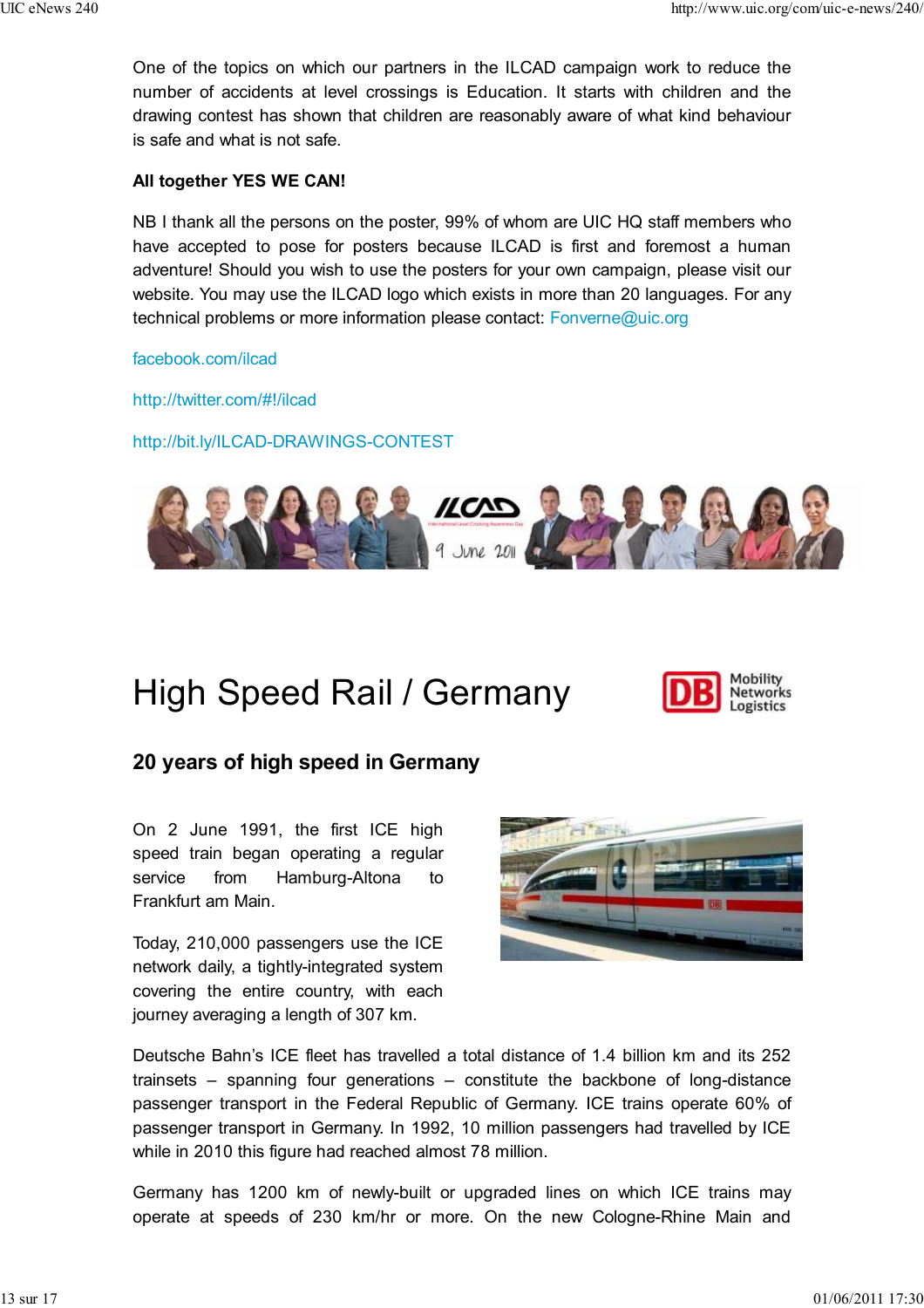Nuremburg-Ingolstadt lines, ICE trainsets even run at speeds of 300 km/hr.

This 20th anniversary of high speed in Germany is one of a host of significant anniversary dates in the history of international railways: 47 years of high speed in Japan (Shinkansen), 30 years of high speed in France (TGV) not to mention the forthcoming 90th anniversary of UIC (founded in 1922).

UIC warmly congratulates the management and staff of Deutsche Bahn on this occasion.

## High Speed Rail / Poland

### **20 new Pendolino high speed trains for PKP Intercity**

Polish operator PKP Intercity, in charge of long distance passenger transport, has awarded Alstom a contract worth €665 million to supply 20 new Pendolino high speed trains. The contract also includes full maintenance of the trains up to 17 years and the construction of a new maintenance depot. The first trains are scheduled for delivery in 2014.



PKP Intercity will operate the trains on existing routes in Poland: Warsaw-Gdansk-Gdynia; Warsaw-Krakow; Warsaw-Katowice. Travel time between the existing routes will be significantly shortened to 2.5 hours between Warsaw and Gdansk and just over 2 hours between Warsaw and Krakow and Warsaw and Katowice.

In line with customer specifications, the trainsets will not integrate the tilting system. They will be able to carry up to 402 passengers at a maximum speed of 250 km/h.

"These new trains will enable passengers in Poland to experience a new level of quality and comfort. With their leading-edge technology, these trains meet the highest functionality and safety standards," said Janusz Malinowski, President of PKP Intercity.

(Source: Alstom)

## International Training / Asia

**UIC Policy and Management course**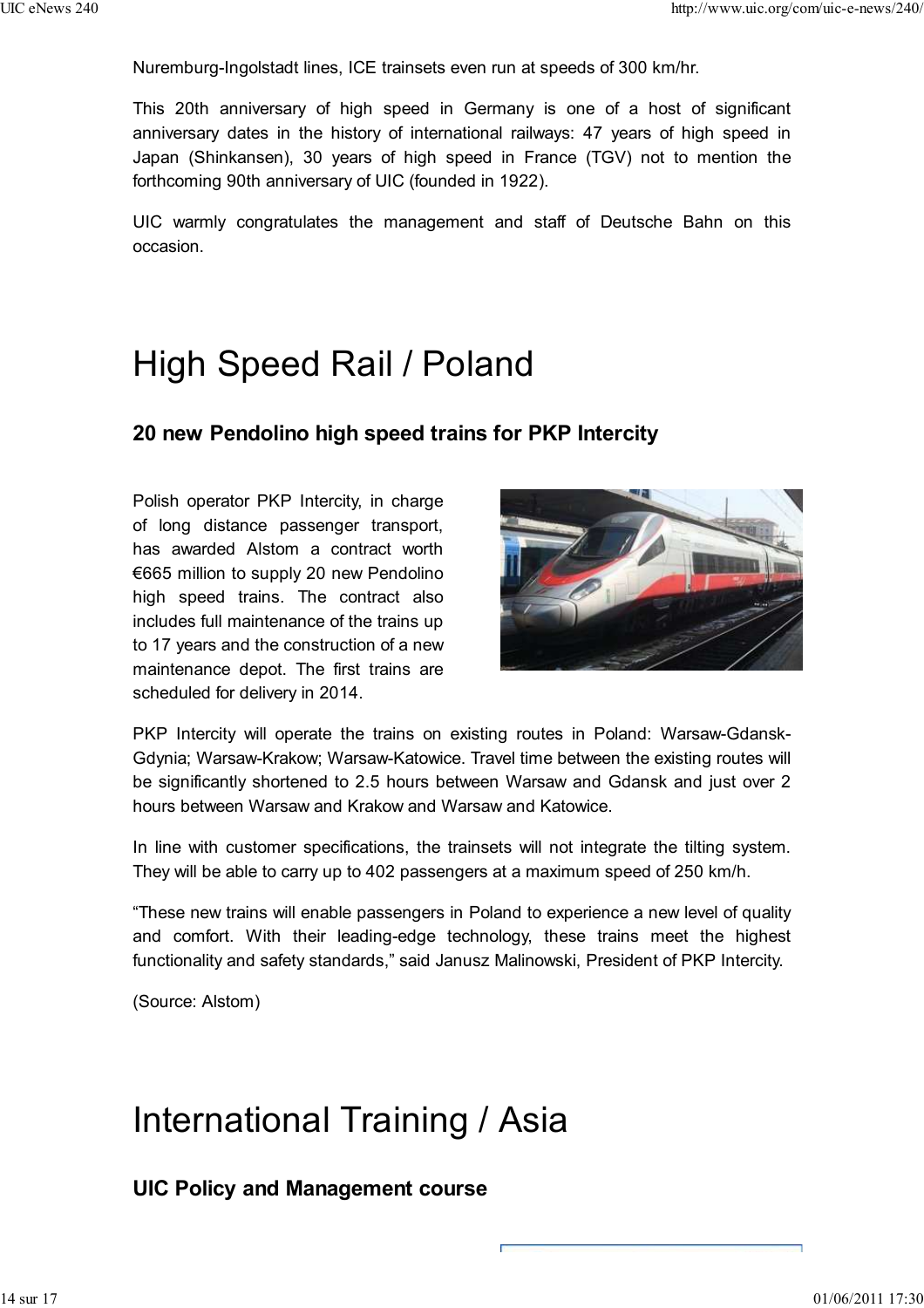The 3rd UIC "Railway Policy and Management" course will take place in Uiwang and Seoul, Korea, from 13 to 17 June 2011, under the supervision of the IRaTCA (International Railway Training Centre for UIC Asia).

Nowadays, the world is facing a very difficult and critical problem: global warming. At this moment, people are drawing their attention to the railway, which is the new growth engine for green growth and the new concept for sustainable development. To take advantage of this opportunity, we need to



seek the ideal solution for the prosperity of the railways.

This Railway Policy and Management Course, hosted by IRaTCA, is designed to make practical contributions to railway development among Asian countries through a closer network of cooperation and information sharing, with full support from UIC. In this context, UIC would like to invite those who are interested in IRaTCA activities and who are willing to show their full support and enthusiasm to participate in this course.

We hope that this opportunity will help our members to share their expertise and knowledge as lecturers or trainees.

## News from Members



### **Russia: Russian Railways Construction Projects in Support of the 2014 Olympics in Sochi are Progressing at Full Steam**

A multi-level passenger terminal is being constructed at the North Caucasus Adler railway station to make sure appropriate transportation infrastructure is in place to facilitate the 2014 Winter Olympic Games in Sochi. "The framework will be completed by the end of this year to be followed by installation of utility networks and finishing works", Russian Railways Vice-President Oleg Toni stated during the construction site visit. He added that the new facility will be commissioned in the 3d quarter 2012.

Adler railway station will become a transportation and connection hub integrating all kinds of passenger services: railway, vehicle, air, and marine transport (given plans to construct berths).

The new terminal will feature six levels providing a full range of facilities which are essential to support terminal operation and customer service. It will have a total area of about 30 thousand sq. m potentially accommodating ca. two thousand passengers at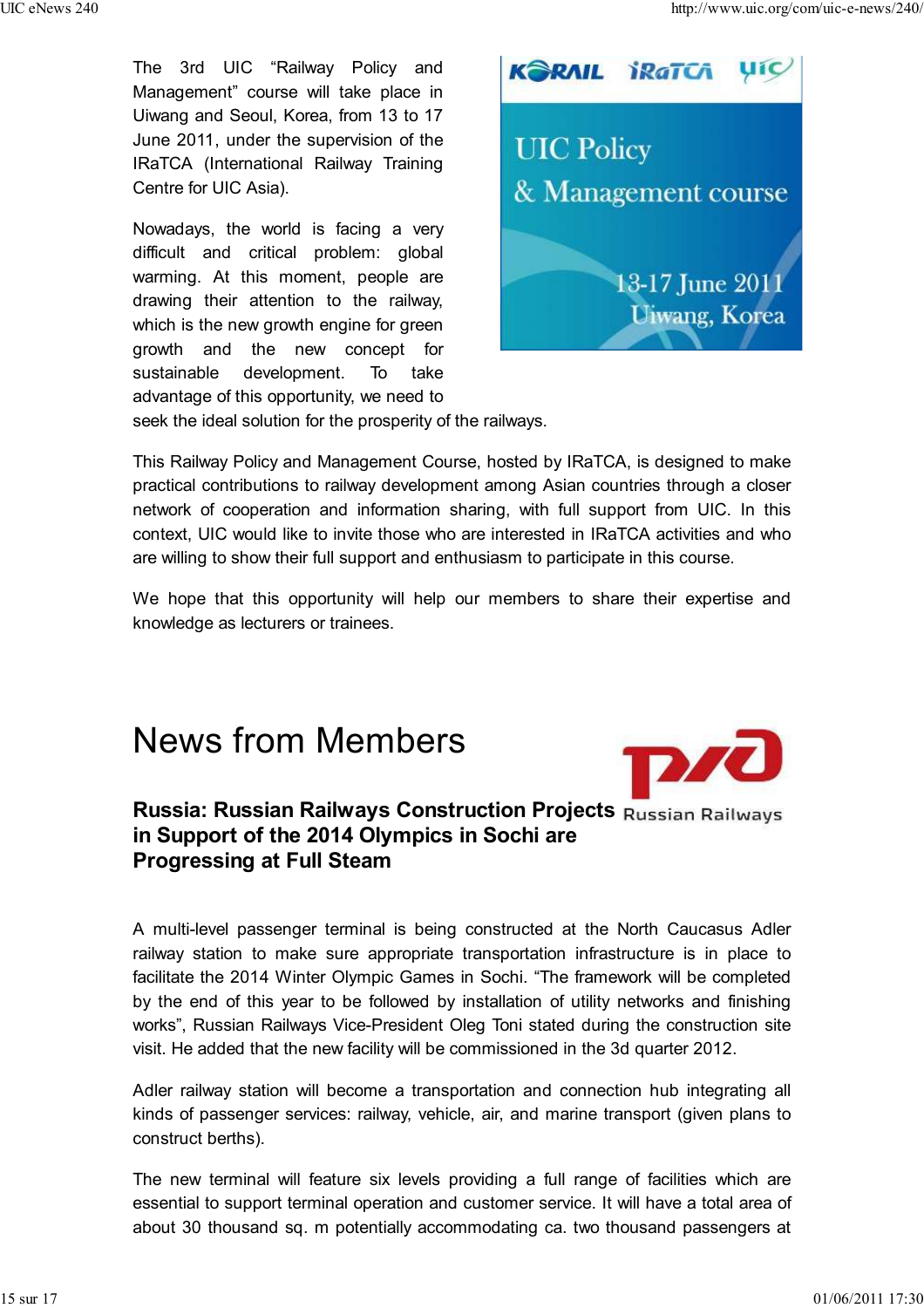any one time. The total capacity is estimated at 15 thousand people per hour. The new terminal's hourly capacity is 56 pairs of long-distance/commuter trains and four high-speed trains that will bring airline passengers to the city.

The construction effort is underpinned by cutting-edge technology, including energy conservation. Thin film solar panels supplying the railway station with electric power will be installed on the roof.

A combined highway/railway line connecting Adler with the Alpika Service resort is another highlight of the construction effort spearheaded by Russian Railways. The project necessitates the construction of six tunnel facilities.

Tunnel facility # 3 will be the longest one. It will include a 3.2 km highway tunnel (13 m in diameter), a 4.6 km railway tunnel (10 m in diameter) and maintenance passages (3.2 km in the South and 2.6 km in the North, both 6 m in diameter).

"Tunnel facility # 3 is one of the key transportation hubs to connect Sochi with the Olympic locations in Krasnaya Polyana. Noteworthy too, this project features a very challenging geological setting that potentially hampers tunneling operations. An international working group comprising Amberg Engineering Ltd expertise has been set up to facilitate tunneling works", Russian Railways Vice-President Oleg Toni told the press in Sochi.

All tunneling operations are performed using Canadian Lovat and German Herrenknecht shields. These shields have an operation speed of about 300 meters a month. As the machines progress, they leave behind an almost ready-to-use tunnel with a precast concrete lining.

Russian Railways is responsible for the key transportation construction projects which are essential as Sochi is gearing up for the XXII Winter Olympics and XI Winter Paralympics to be held in 2014.

Construction is progressing on time according to the updated schedule approved by the Olympstroi Supervisory Board. By now, over 50% of the civil works have been completed.

## Next meetings scheduled

- 6 June 2011: 1st UIC Asia Technical Directors Meeting (Warsaw, Poland)
- 7 June 2011: Executive Board (Warsaw)
- 7 June 2011: 11th Asian Regional Assembly (Warsaw) (Warsaw (Poland))
- 7-8 June 2011: Sustainable Mobility Expert Network (UIC, Paris)
- 8 June 2011: 78th General Assembly (Warsaw)
- 9 June 2011: RIVAS WP 03 Task 02 Meeting (UIC HQ, Paris )
- 9 June 2011: ILCAD International Level Crossing Awareness Day (in more than 40 countries )
- 12-16 June 2011: IRaTCA training sessions (Uilwon, Korea/Uilwon Corée)